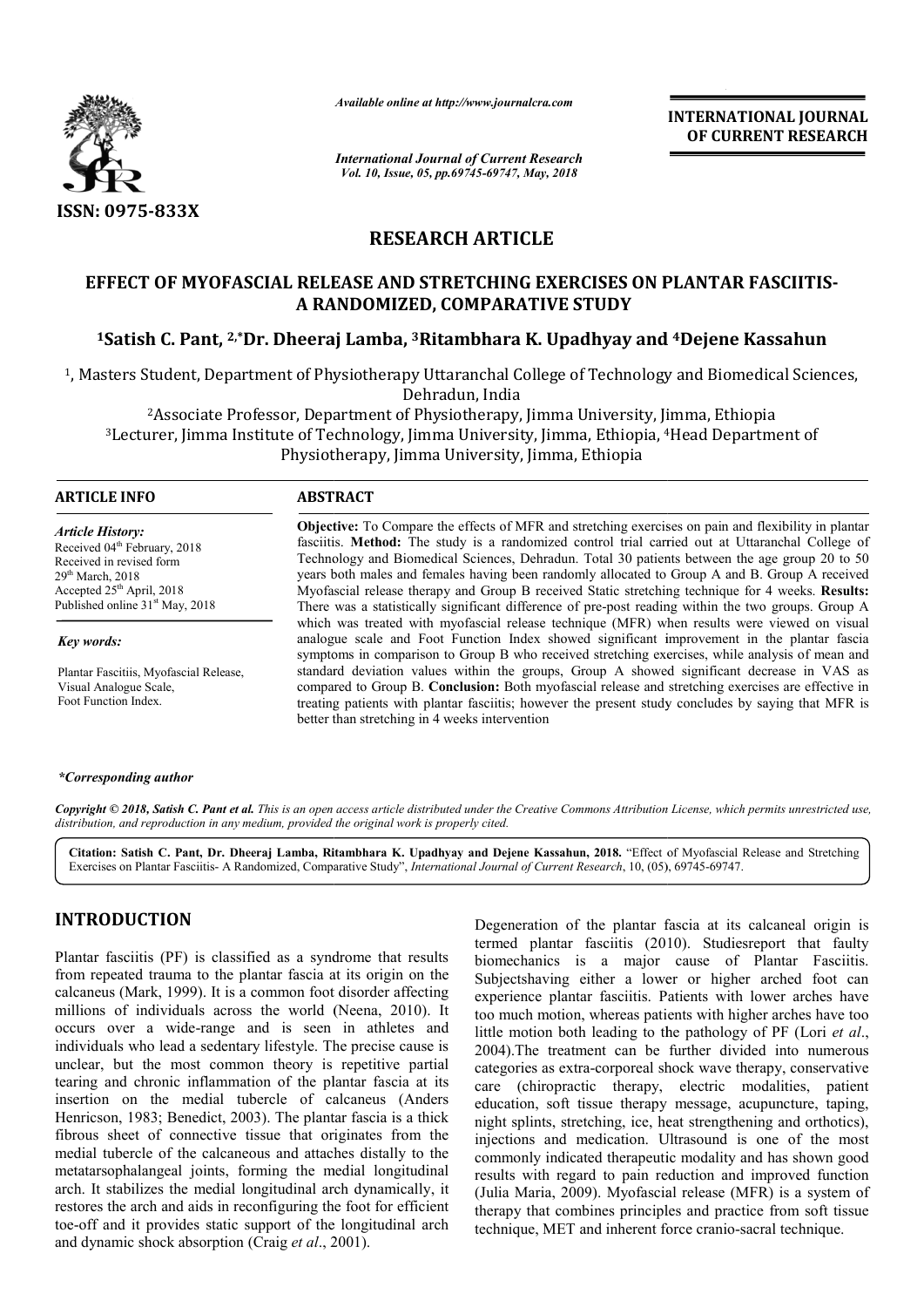It includes a highly subjective transfer of energy from the therapist to the patient (Travell and Simons, ?). MFR is defined by Upledgeret. al. that it is a softening or letting go when resistance melts and the tissue elongates. MFR techniques can deep superficial or deep pressure at the point of restriction or low-load prolonged gentle distraction of restricted tissues. Stretching exercises are also thought to be an important element of fitness and conditioning programs designed to promote wellness and reduce the risk of injury and re-injury. When soft tissue is stretched, elastic, visco-elastic, or plastic changes occur.

## **MATERIALS AND METHODS**

**Design**: Experimental study design.

**Population and Sampling:** Total 30 sample size: 15 subjects in each group (Group A& Group B)

## **Selection Criteria**

#### **Inclusion criteria**

- Both male and female
- Age: 20 to 50 years
- Subjects having pain more than 3 months over the heel.
- Pain with first steps on walking.

## **Exclusion Criteria**

- Subjects who were undergoing corticosteroid injection
- Fracture around ankle and Calcaneal
- On NSAID for last 3 weeks
- Any soft tissue injuries around ankle
- Other Neurological/ Musculoskeletal disorder
- Congenital foot anomalies

## **Instruments and tools**

- Foot Function Index (FFI)
- Visual Analogue Scale (VAS)

#### **Procedure**

**Group A: Myofascial Release Technique:** Subjects received MFR therapy for the plantar fascia. 10 second MFR technique applied by knuckle on the sole. The intervention was followed for 2 times/ week for 4 weeks.

**Group B: Static stretching technique:** Subjects received Static stretching exercises of the plantar fascia, they were asked to hold the stretch for 30 seconds with 5 repetitions. This intervention was followed for 3 sets for 30 seconds/ session i.e.4 sessions for 4 weeks. The study was carried out in outpatient Department of Physiotherapy, Uttaranchal College of Technology and Biomedical Sciences, on previously diagnosed cases of plantar fasciitis by the orthopaedic surgeon Moreover, consent forms were given which is signed by their parents and subjects were randomly allocated into 2 groups. Group A and Group B. Each of the subject in both the groups were examined before and after intervention on Foot Function Index and VAS

Position of the subject was prone lying with the feet off the end of the table to allow maximum dorsiflexion. Therapist position was sitting on a stool at the end of the table. Using the knuckles, soft fist or elbow engage the soft tissue just anterior of the calcaneus, take up a line of tension in an anterior direction. Work progressively through to the ball of the foot as well as into deeper layers in the subsequent passes. Instruct the subject to lift their toes, with direction- Lengthen the bottom of your foot by taking your toes up under the table towards your knee cap. Dorsiflexion can also be used in conjunction to this. For PF stretching exercises subjects were told to sit with affected leg cross over the opposite leg, they were asked to pull the toes back towards the shin until they felt a stretch in the arch of the foot.

**Data Analysis:** Statistics were performed using SPSS software 20.0. Level of significance selected for the study was  $p<0.05$ . Differences in scores of all outcomes measures, obtained by subtracting pre-treatment scores from the post treatment scores, were analysed with repeated measures of analysis of variance followed by Turkey Post Hoc Test.

# **RESULTS**

There was a statistical significant difference of pre-post reading within the two groups. Group A which was treated with myofascial release technique when results were viewed on visual analogue scale and Foot Function Index showed significant improvement in the plantar fascia symptoms in comparison to Group B who's subjects were given stretching exercises, while analysis of mean and standard deviation values with in the groups, Group A showed significant decrease in VAS as compared to Group B

#### **Table 1. Comparison of the mean values of Age between Group A and Group B**

| Demographic | Group A |     | Group B |     |  |
|-------------|---------|-----|---------|-----|--|
|             | Mean    |     | Mean    | 3D. |  |
| .ge         | 24.00   | 311 | 26.06   |     |  |

**Table 2. Mean and Standard Deviation of Pre VAS and Post VAS for Group A and Group B**

| Session  | Group A |      | Group B |          |
|----------|---------|------|---------|----------|
|          | Mean    | SD.  | Mean    |          |
| Pre VAS  | 5.2     | .03  | 5.8     | . 42     |
| Post VAS |         | በ 72 | 3 RQ    | $\Omega$ |

**Table 3. Comparison of the mean values of Pre VAS and Post VAS between Group A and Group B**

| Session      | Group A |         | Group B |         |  |
|--------------|---------|---------|---------|---------|--|
|              | t-value | P value | t-value | P value |  |
| Pre-VAS      |         |         |         |         |  |
| Vs. Post-VAS | 12.85   | 0.00    | 10 24   | 0.00    |  |

**Table 4. Mean and Standard Deviation of Pre FFI and Post FFI for Group A and Group B**

| FFI      | Group A |      | Group B |      |  |
|----------|---------|------|---------|------|--|
|          | Mean    |      | Mean    |      |  |
| Pre      | 39.6    | 8.50 | 40.77   | 3.96 |  |
| Post FFI | 9.63    | 5.24 | 26.47   |      |  |